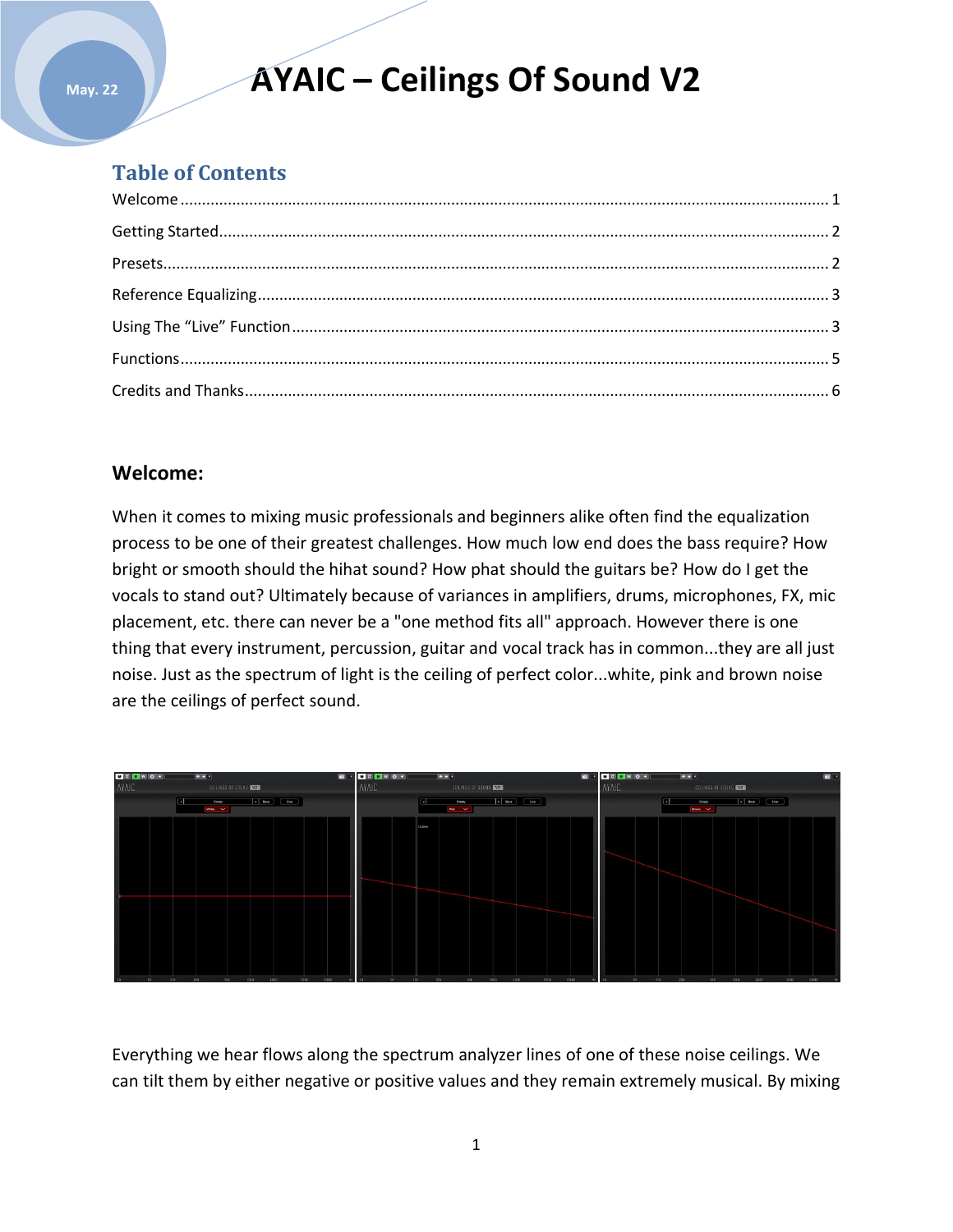### **AYAIC – Ceilings Of Sound V2**

multiple instances of noise ceilings with any multiple of +/-1.5db tilt you can create the ceiling shape you need to equalize your source material perfectly. In other words you can now simply "EQ along the lines". This is what the original Ceilings Of Sound V2 is all about.

### **Getting Started: -** *creating a basic ceiling*

Load Ceilings Of Sound Pro into your tracks insert slot. Load a preset and use your favorite hardware or software equalizers to EQ until the spectrum line adheres to the ceiling shape. If you want you can create your own ceiling first. To create a ceiling double-click along the ceiling line to create a crossover point then click-n-drag the crossover points or click to select a crossover point and adjust it using the frequency & slope displays. Double-clicking on a crossover point deletes. Once you have the ceilings shape you like *save* and begin equalizing. If the spectrum rises above the ceiling apply equalization to bring it down, if the spectrum is below the ceiling use equalization to bring it up. "Make one line match the other line" it's that easy. Since the ceiling slopes are based on integers of noise you can experiment with wild and crazy shapes…no matter what things will still remain musical. Ceilings Of Sound V2 is a great tool to help you sound-design like never before and sonically fit your tracks together with ease during mix-down. When your song is ready you can Master it with the confidence that your final work will sound great on any speaker you play it on.

 Crossover settings of 300hrz (low) & 4000hrz (high) are important to remember..."*the lead vocal leads the track*". All humans produce sound using the same mechanics so although one voice may be full & rich while another bright & thin the overall ceiling will remain basically the same. Use the *brown* guide for the body of the vocal, follow *white* noise from 300hrz on downward and use the *pink* guide from 4000hrz on up. Rolloff from 80hrz to 120hrz & 12khrz to 14KHrz depending on the singer. Now you're good to go for POP vocals. Follow the *pink* guide at 5000hrz for a more R&B/JAZZ vocal sound. For ROCK vocals follow the -*pink* guide at 300hrz to get that rolled-off "in your face" vocal sound. Follow the *brown* guide all the way up to your rolloff point for backing vocals. Rolling off at 10khrz with *18db* slope works great on most vocal styles.

#### **Presets:**

Ceilings Of Sound V2 comes loaded with many professional presets to get you started. They are comprised in banks and cover everything from mixing to mastering. You may save any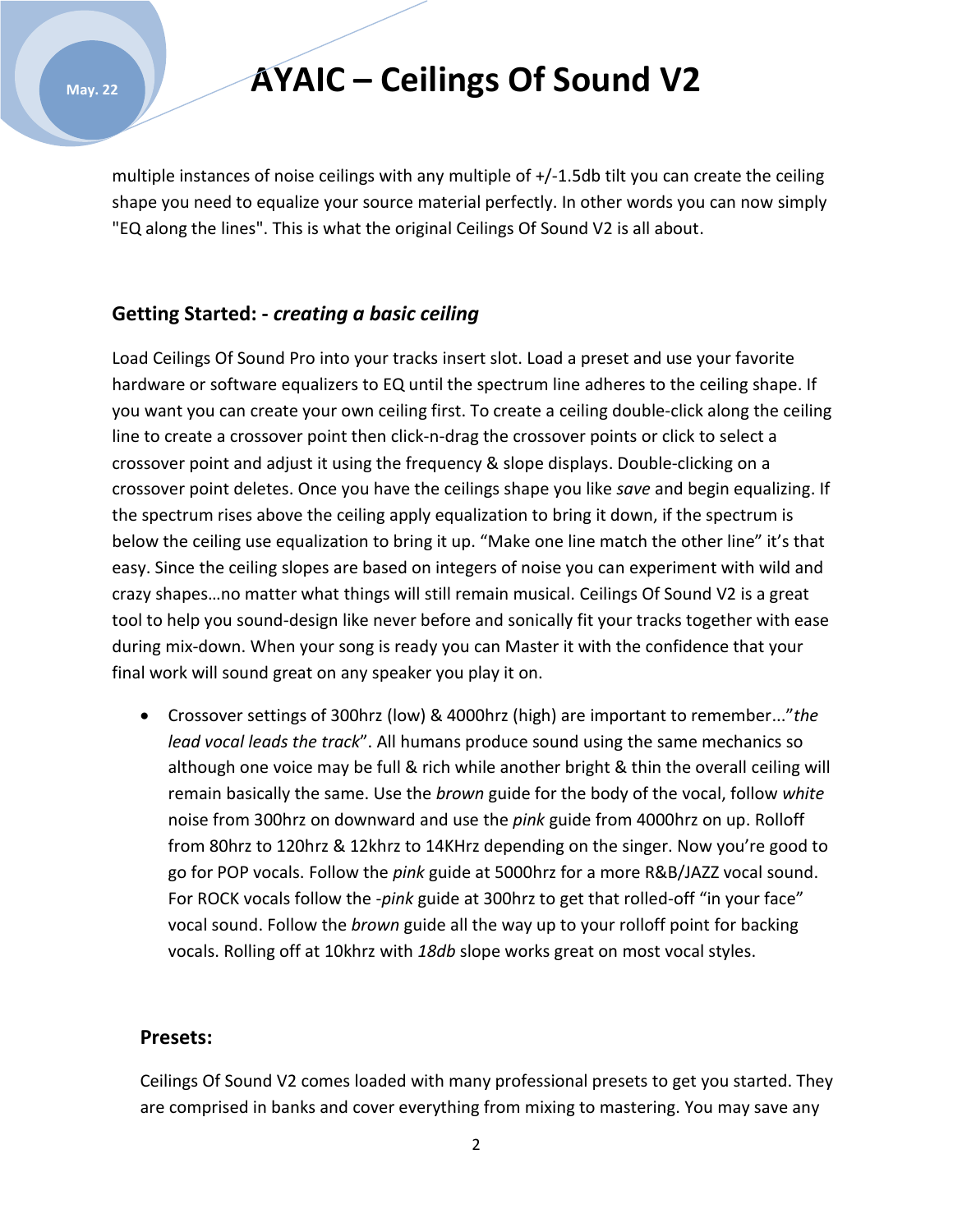#### **May. 22**

### **AYAIC – Ceilings Of Sound V2**

preset you create or alter into the "user" bank. The "user" bank is designed so that you have easy access to your presets for name changing, preset sharing, etc. "*Open user presets folder*" opens your user preset folder. You will find a constant supply of presets from both professionals and users alike on the *Downloads* page of our website [http://www.ayaicinc.com](http://www.ayaicinc.com/)

You can also check out our **Forum** page for more preset tips or [sign up](http://www.ayaicinc.com/members-1) to be a member for free to meet, interact with and follow other members of the Ceilings Of Sound community.

#### **Reference Equalizing:**

There are many great "EQ matching" plugins on the market today that can do a wonderful job at making to separate audio files sound very much alike. Unfortunately they are all plagued with one primary problem…subtle harmonic differences that make one element sound great can often be very detrimental to a similar sounding element. When used in mastering if one mix has a snare around 207hrz and another mix has the snare around 265hrz things can begin to sound worse rather than better in that frequency range as *matching* is applied. This is never an issue for Ceilings Of Sound V2 because you are EQing along sound ceilings so the element or full mix you are equalizing will always remain musically intact. Simply import the WAV/AIFF file that you like, load Ceilings Of Sound V2 into an insert slot, play/loop the WAV/AIFF file and create your ceiling shape. When you are finished *Save* your preset. Then insert Ceilings Of Sound V2 into the insert slot of the track you will be EQing, load your preset, play the track or song and begin equalizing with confidence. If you are M/S (*mid/side*) mastering simply insert an M/S encoder in the insert slot above Ceilings Of Sound V2 and solo the *mid* material. Once you have created your *Mid* ceiling preset, solo the *side* material and create your *Side* ceiling preset. Now you can EQ your Mid & Side material separately using your created presets. Again you will find it very easy to EQ your mixes while retaining the musicality that made you love them in the first place.

### **Using The "Live" Function:**

More and more live-sound mixing is being done on digital mixers these days. Some of these mixers are capable of running VST/AAX plugins. If not the FOH engineer is probably using an outboard plugin processing unit that brings the power of studio plugins to his real-world mixing station. Ceilings Of Sound V2 is designed for that as well. Simply select the "**Live**"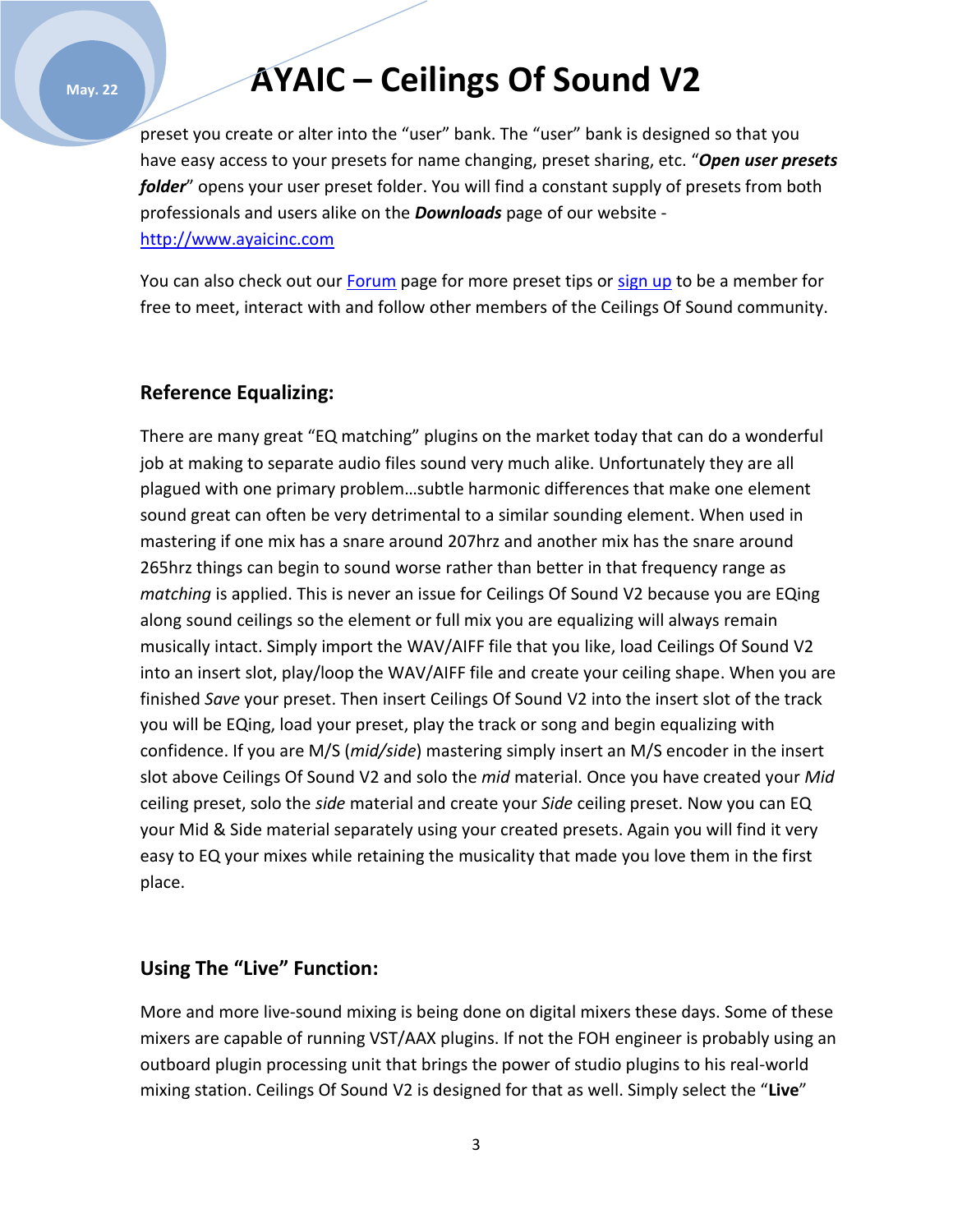#### **May. 22**

# **AYAIC – Ceilings Of Sound V2**

function and the plugin becomes a realtime spectrum analyzer with all the EQ power of the ceilings. You can right-click anywhere on the spectrum window to bring up the **Spectrum smoothing** and **Live Analyzer Average** options to set the speed and feel of the analyzer window to your taste.



\*\*(*Live Analyzer Average* only functions when in *Live* mode)\*\*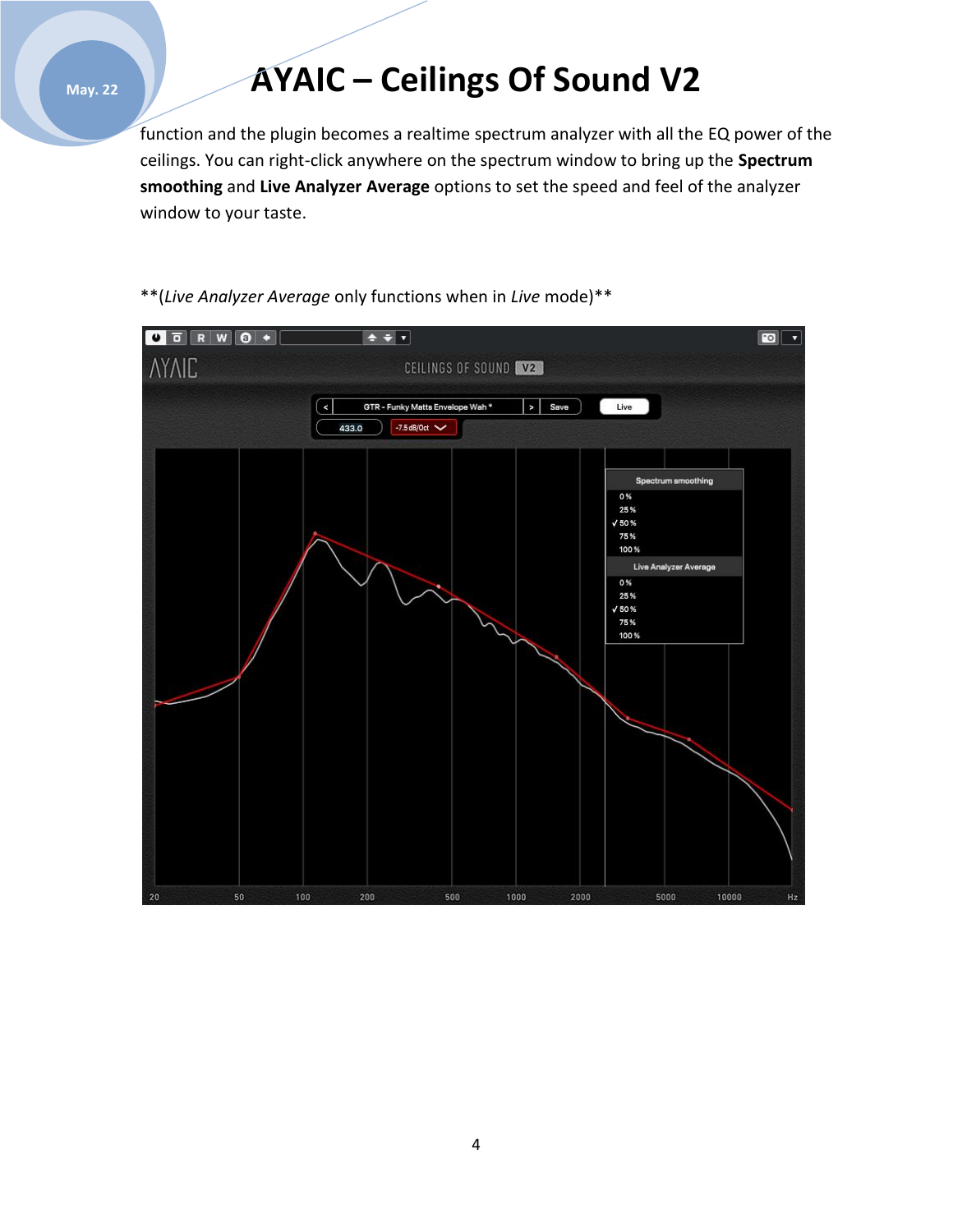### **AYAIC – Ceilings Of Sound V2**

**Plugin Functions:**



- A Spectrum (white line)
- B Crossover frequency/slope display
- C Presets
- D "Live" spectrum analyzer
- E Ceiling (red line)
- F Options